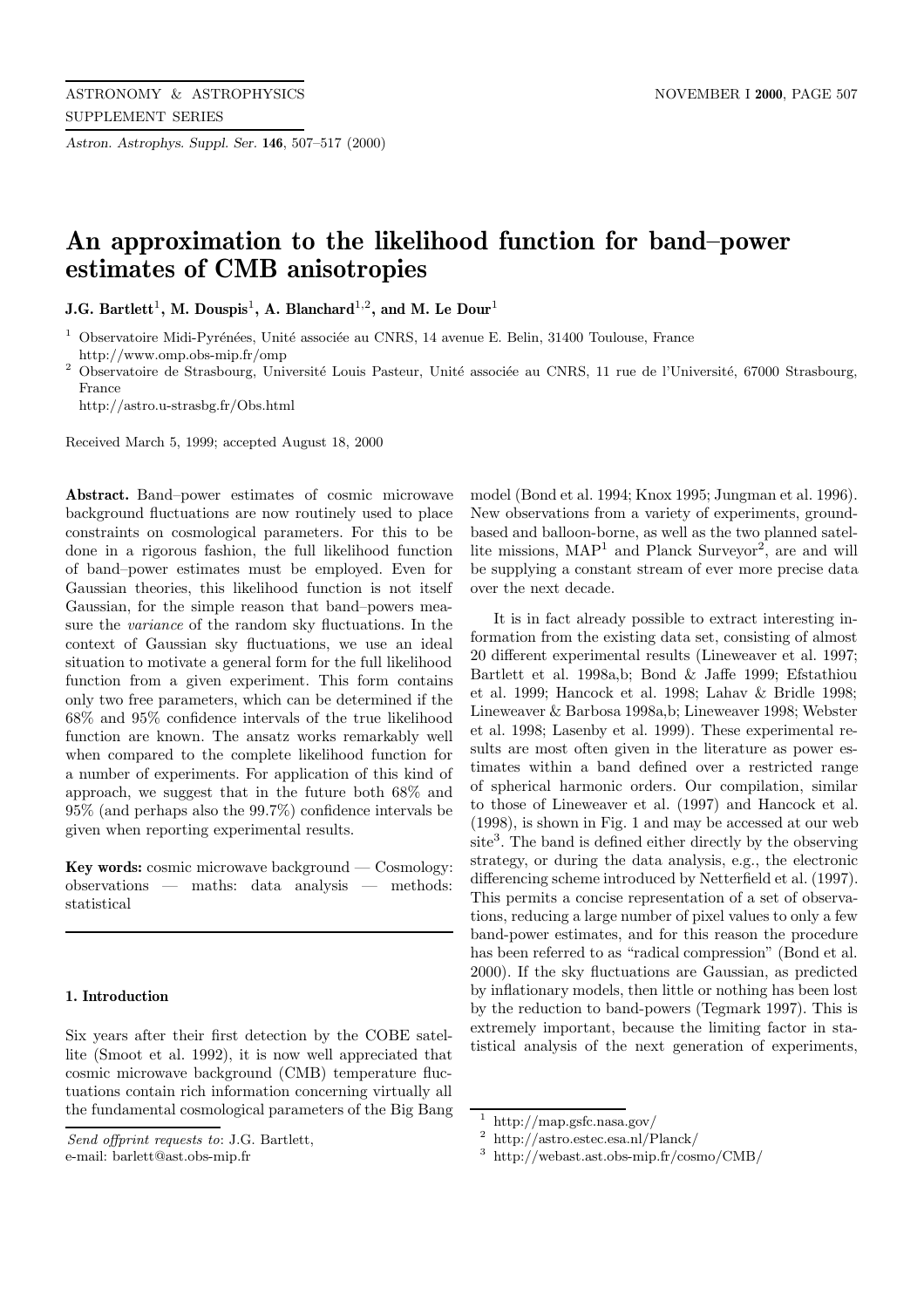

**Fig. 1.** Present CMB power spectrum estimates. Flat band-powers are shown as a function of multipole order l. The data and references can be found at http://astro.u-strasbg.fr/Obs/cosmo/CMB/tabcmb.html. The solid curve is a flat CDM model with  $\Omega = 0.4$ ,  $\Lambda = 0.6$ ,  $H_0 = 40$  km s<sup>-1</sup>/Mpc,  $Q = 19$  µK,  $\Omega_{\rm b}h^2 = 0.006$  and  $n = 0.94$ , while the dotted line represents an open model with  $\Omega = 0.2$ ,  $\Lambda = 0$ ,  $H_0 = 60$  km s<sup>-1</sup>/Mpc,  $Q = 20 \mu K$ ,  $\Omega_{\rm b}h^2 = 0.015$  and  $n = 1$  (no gravitational waves and no reionization)

such as, e.g.,  $BOODERanG<sup>4</sup>$ ,  $MAXIMA<sup>5</sup>$ , and  $Archeops<sup>6</sup>$ . is calculation time. Working with a much smaller number of band-powers, instead of the original pixel values, will be essential for such large data sets. The question then becomes how to correctly treat the statistical problem of parameter constraints starting directly with band–power estimates.

Standard approaches to parameter determination, whether they be frequentist or Bayesian, begin with the construction of a likelihood function. For Gaussian fluctuations, the only kind we consider here, this is a multivariant Gaussian in the pixel temperature values, where the covariance matrix is a function of the model parameters (see below). The likelihood is then used as a function of the parameters, but as just mentioned, the large number of pixels makes this object very computationally cumbersome. It would be extremely useful to be able to define a likelihood function starting directly with the power estimates in Fig. 1. This is the concern of this paper, where we develop an approximation to the the full likelihood function which requires only band–power

estimates and very limited experimental details. As always in such procedures, it is worth emphasizing that the likelihood function, and therefore all derived constraints, only applies within the context of the particular model adopted. In our discussion, we shall focus primarily on inflationary scenarios, whose theoretical predictions have become easily calculable thanks to the development of fast Boltzmann codes, such as CMBFAST (Seljak & Zaldarriaga 1996; Zaldarriaga et al. 1998).

Much of the recent work on parameter determination has relied on the traditional  $\chi^2$ –fitting technique. As is well known, this amounts to a likelihood approach for observables with a Gaussian probability distribution. Band– power estimates do not fall into this category (Knox 1995; Bartlett et al. 1998c; Bond et al. 2000; Wandelt et al. 1998) – they are not Gaussian distributed variables, not even in the case of underlying Gaussian temperature fluctuations. The reason is clear: power estimates represent the variance of Gaussian distributed pixel values (the sky temperature fluctuations), and they therefore have a distribution more closely related to the  $\chi^2$ -distribution.

We begin, in the following section, by a general discussion of the likelihood approach applied to CMB observations. In the context of an ideally simple situation, we find the exact analytic form for the likelihood function of a band–power estimate. Reflections concerning the likelihood function in the context defined by actual experiments motivates us to propose this analytic form as an approximation, or ansatz, in the more general case. It is extremely easy to use, requiring little information in order to be applied to an experimental setup, because it contains only two adjustable parameters. These can be completely determined if one is given two confidence intervals, say the 68% and 95% confidence intervals, of the true, underlying likelihood distribution (notice that here we see the non– Gaussian nature of the likelihood  $-$  a Gaussian function would only require one confidence interval, besides the best power estimate, to be completely determined). We ask that in the future at least two confidence intervals be given when reporting experimental band-power estimates (more would be better, say for adjusting more complicated functional forms). An important limitation of the approach is the inability at present to account for more than one, correlated band-powers, as will be discussed further below.

We quantitatively test the accuracy of the approximation in Sect. 3 by comparison to several experiments for which we have calculated the full likelihood function. The approximation works remarkably well, and it can represent a substantial improvement over both single and "2-winged" Gaussian forms commonly used in standard  $\chi^2$ -analyses; and it is as easy to use as the latter. The proposed likelihood approximation, the main result of this paper, is given in Eqs. (18-20). We plan to maintain a

<sup>4</sup> http://astro.caltech.edu/∼lgg/boom/boom.html

<sup>5</sup> http://cfpa.berkeley.edu/group/cmb/gen.html

 $^6$ http://www-crtbt.polycnrs-gre.fr/archeops/general.html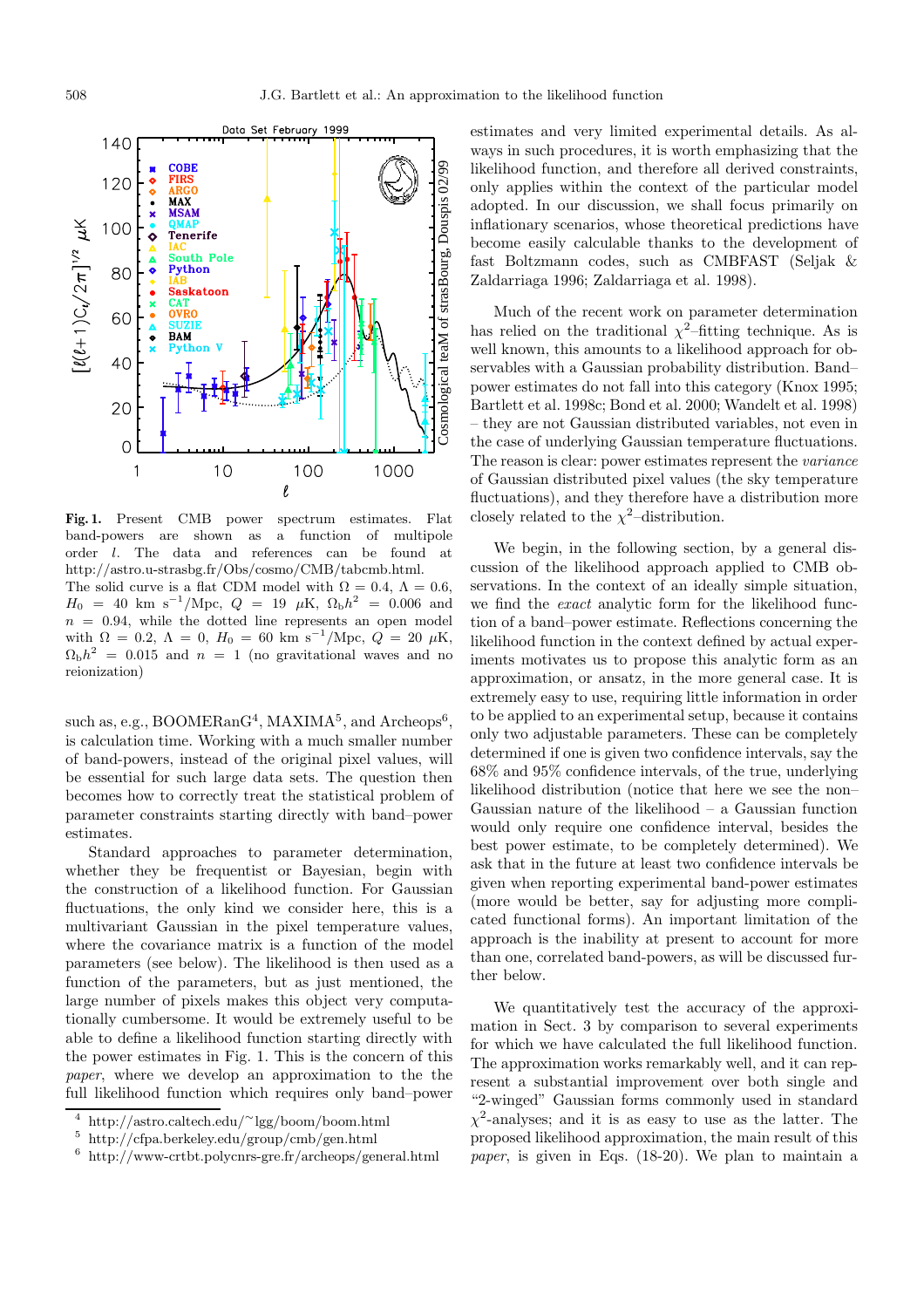web page<sup>7</sup> with a table of the best fit parameters required for its use. Detailed application of the approximate likelihood function to parameter constraints and to tests of the Gaussianity of the observed fluctuations is left to future papers. Other, similar work has been performed by Bond et al. (2000) and Wandelt et al. (1998).

## **2. Likelihood method**

## 2.1. Generalities

Temperature anisotropies are described by a 2 dimensional *random* field  $\Delta(\hat{n}) \equiv (\delta T/T)(\hat{n})$ , where  $\hat{n}$  is a unit vector on the sphere. This means we imagine that the temperature at each point has been randomly selected from an underlying probability distribution, characteristic of the mechanism generating the perturbations (e.g., Inflation). It is convenient to expand the field in spherical harmonics:

$$
\Delta(\hat{n}) = \sum_{lm} a_{lm} Y_{lm}(\hat{n}).
$$
\n(1)

For Inflation generated perturbations, the coefficients  $a_{lm}$  are *Gaussian random variables* with zero mean –  $\langle a_{lm} \rangle_{\text{ens}} = 0$  – and covariance

$$
\langle a_{lm} a_{l'm'}^* \rangle_{\text{ens}} = C_l \delta_{ll'} \delta_{mm'}.
$$
\n(2)

This latter equation defines the power spectrum as the set of  $C_l$ . The indicated averages are to be taken over the theoretical ensemble of all possible anisotropy fields, of which our observed CMB sky is but one realization. Since the harmonic coefficients are Gaussian variables and the expansion is linear, it is clear that the temperature values on the sky are also Gaussian, and they therefore follow a multivariate Gaussian distribution (with an uncountably infinite number of variables, one for each position on the sky). The covariance of temperatures separated by an angle  $\theta$  on the sky is given by the *correlation function* 

$$
C(\theta) \equiv \langle \Delta(\hat{n}_1) \Delta(\hat{n}_2) \rangle_{\text{ens}} = \frac{1}{4\pi} \sum_{l} (2l+1) C_l P_l(\mu) \tag{3}
$$

where  $P_l$  is the Legendre polynomial of order l and  $\mu =$  $\cos \theta = \hat{n}_1 \cdot \hat{n}_2$ . The form of this equation, which follows directly from Eq. (2), is dictated by the statistical isotropy of the perturbations – the two–point correlation function can only depend on separation.

Observationally, one works with sky brightness integrated over the experimental beam

$$
\Delta_{\rm b}(\hat{n}_{\rm p}) = \int \, \mathrm{d}\Omega \Delta(\hat{n}) B(\hat{n}_{\rm p}, \hat{n}) \tag{4}
$$

where B is the beam profile and  $\hat{n}_p$  gives the position of the beam axis. The beam profile may or may not be a sole function of  $\hat{n}_p \cdot \hat{n}$ , i.e., of the separation between sky

point and beam axis; if it is, then this equation is a simple convolution on the sphere, and we may write

$$
C_{\rm b}(\theta) \equiv \langle \Delta_{\rm b}(\hat{n}_1) \Delta_{\rm b}(\hat{n}_2) \rangle_{\rm ens} = \frac{1}{4\pi} \sum_{l} (2l+1)C_l \tag{5}
$$

$$
\times |B_l|^2 P_l(\mu)
$$

for the beam–smeared correlation function, or covariance between experimental beams separated by  $\theta$ . The beam harmonic coefficients,  $B_l$ , are defined by

$$
B(\theta') = \frac{1}{4\pi} \sum_{l} (2l+1) B_l P_l(\mu')
$$
\n(6)

with  $\hat{n}_p \cdot \hat{n} = \cos \theta' = \mu'$ . For example, for a Gaussian beam,  $B(\theta) = 1/(2\pi\sigma^2)e^{-\theta^2/2\sigma^2}$  and  $B_l = e^{-l(l+1)\sigma^2/2}$ .

Given these relations and a CMB map, it is now straightforward to construct the likelihood function, whose role is to relate the  $N_{\text{pix}}$  observed sky temperatures, which we arrange in a *data vector* with elements  $d_i \equiv \Delta_b(\hat{n}_i)$ , to the model parameters, represented by a *parameter vector*  $\overline{\Theta}$ . As advertised, for *Gaussian* fluctuations (with Gaussian noise) this is simply a multivariate Gaussian:

$$
\mathcal{L}(\vec{\Theta}) \equiv \text{Prob}(\vec{d} \,|\vec{\Theta}) = \frac{1}{(2\pi)^{N_{\text{pix}}/2} |\mathbf{C}|^{1/2}} e^{-\frac{1}{2} \vec{d}^t \cdot \mathbf{C}^{-1} \cdot \vec{d}}. \tag{7}
$$

The first equality reminds us that the likelihood function is the probability of obtaining the data vector given the model as defined by its set of parameters. In this expression, **C** is the pixel covariance matrix:

$$
C_{ij} \equiv \langle d_i d_j \rangle_{\text{ens}} = T_{ij} + N_{ij} \tag{8}
$$

where the expectation value is understood to be over the theoretical ensemble of all possible universes realisable with the same parameter vector. The second equality separates the model's pixel covariance, **T**, from the noise induced covariance, **N**. According to Eq. (5),  $T_{ij} = C_b(\theta_{ij})$ . The parameters may be either the individual  $C_l$  (or band– powers, discussed below), or the fundamental cosmological constants,  $\Omega$ ,  $H_0$ , etc. In the former case, Eq. (5) shows how the parameters enter the likelihood; in the latter situation, the parameter dependence enters through detailed relations of the kind  $C_l[\vec{\Theta}]$ , specified by the adopted model (e.g., Inflation). Notice that if one only desires to determine the  $C_l$ , then only the assumption of Gaussianity is required.

Many experiments report temperature differences; and even if the starting point is a true map, one may wish to subject it to a linear transformation in order to define bands in l–space over which power estimates are to be given. Thus, it is useful to generalize our approach to arbitrary homogeneous, linear data combinations, represented by a transformation matrix  $\mathbf{A}$ :  $\overline{d}' = \mathbf{A} \cdot \overline{d}$ . Since the transformation is linear, the new data vector retains a multivariate Gaussian distribution (with zero mean), but with a modified covariance matrix:  $C' = A \cdot C \cdot A^t$ . As a consequence, the transformed pixels,  $\overrightarrow{d}'$ , may be treated

<sup>7</sup> http://webast.ast.obs-mip.fr/cosmo/CMB/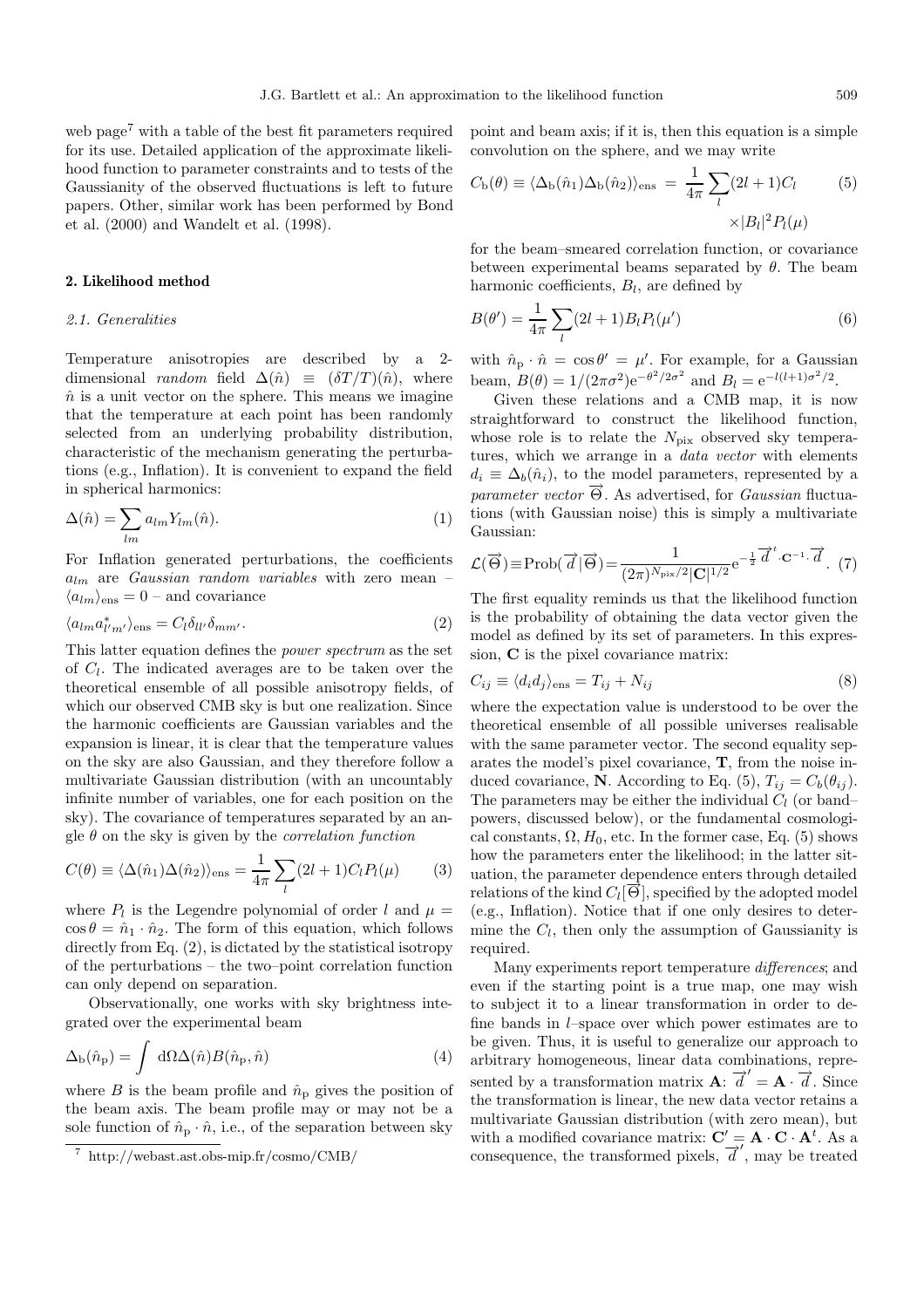in the same manner as the originals, and so we will hereafter use the term generalized pixels to refer to the elements of a general data vector which may be either real sky pixels or some transformed version thereof. The elements of the new theory covariance matrix are (using the summation convention)

$$
T'_{ij} = A_{im} A_{jn} T_{mn} = \frac{1}{4\pi} \sum_{l} (2l+1) C_l W_{ij}(l)
$$
 (9)

where  $W_{ij}(l) \equiv A_{im} A_{jn} P_l(\mu_{mn}) |B_l|^2$ . The *window func*tion is usually defined as  $W_{ii}(l)$ , i.e., the diagonal elements of a more general matrix  $\mathbf{W}(l)$ . Normally, one tries to find a transformation which leads to a strongly diagonal **W**(l) and diagonal noise matrix (see comment below).

An example is helpful. Consider a simple, single difference  $\Delta_{\text{diff}} \equiv \Delta_b(\hat{n}_1) - \Delta_b(\hat{n}_2)$ , whose variance is given by  $\langle \Delta^2_{\text{diff}} \rangle_{\text{ens}} = 2[C_b(0) - C_b(\theta)].$  This may be written in terms of multipoles as

$$
\langle \Delta_{\text{diff}}^2 \rangle = \frac{1}{4\pi} \sum_{l} (2l+1) C_l \left\{ 2|B_l|^2 \left[ 1 - P_l(\mu) \right] \right\} \tag{10}
$$

identifying the diagonal elements of **W** as the expression in curly brackets. Notice that the power in this variance is localized in l-space, being bounded towards large l by the beam smearing and towards small l by the difference. The off-diagonal elements of **C** depend on the relative positions and orientations of the differences on the sky; in general these elements are not expressible as simple Legendre series.

Band-powers are defined via Eq. (9). One reduces the set of  $C_l$  contained within the window to a single number by adopting a spectral form. The so-called flat band– *power*,  $\delta T_{\text{fb}}$ , is established by using  $C_l \equiv 2\pi (\delta T_{\text{fb}})^2/|l(l +$ 1)], leading to

$$
\mathbf{T} = \frac{1}{2} \delta T_{\text{fb}}^2 \sum_{l} \frac{(2l+1)}{l(l+1)} \mathbf{W}(l). \tag{11}
$$

In this fashion, we may write Eq. (7) in terms of the band– power and treat the latter as a parameter to be estimated. This then becomes the band–power likelihood function,  $\mathcal{L}(\delta T_{\text{fb}})$ . One obtains the points shown in Fig. 1 by maximizing this likelihood function; the errors are typically found by in a Bayesian manner, by integration over  $\mathcal L$  with a uniform prior. Notice that the variance due to the finite sample size (i.e., the sample variance, but also known as cosmic variance when one has full sky coverage) is fully incorporated into the analysis – the likelihood function "knows" how many pixels there are.

An important remark at this stage concerns the construction of Fig. 1. We see here that this figure is only valid for Gaussian perturbations, because it relies in Eq. (7), which assumes Gaussianity at the outset. If the sky fluctuations are non–Gaussian, then these estimates must all be re-evaluated based on the true nature of the sky fluctuations, i.e., the likelihood function in Eq. (7) must be redefined. The same comment applies to any experiment which has an important non–Gaussian noise component – the likelihood function must incorporate this aspect in order to properly yield the power estimate and associated error bars.

What is the *raison d'être* for these band powers? The likelihood function is clearly greatly simplified if we can find a transformation **A** which diagonalizes **C** (signal plus noise). This can be done for a given model, but because **C** depends on the model parameters, there is in general no unique such transformation valid for all parameter values. The one exception is for an ideal experiment (no noise, or uniform, uncorrelated noise) with full-sky coverage – in this case the spherical harmonic transformation is guaranteed, by Eq. (2), to diagonalize **C** for any and all values of the model parameters. This linear transformation is represented by a matrix  $A_{ij} \equiv Y_i(\hat{n}_j)$ , where  $i = l^2 + l + m + 1$  is a unidimensional index for the pair  $(l,m)$ . It is the role of band-powers to approximately diagonalize the covariance matrix in more realistic situations, where sky coverage is always limited and noise is never uniform (and sometimes correlated), and in such a way as to concentrate the power estimates in as narrow bands as possible. Since this is not possible for arbitrary parameter values, in practice one adopts a fiducial model (particular values for the parameters) to define a transformation **A** which compromises between the desires for narrow and independent bands (Bond 1995; Tegmark et al. 1997; Tegmark 1997; Bunn & White 1997).

#### 2.2. Motivating an ansatz

Given a set of band–powers, how should one proceed to constrain the fundamental cosmological parameters, denoted in this subsection by  $\vec{\Theta}$ ? If we had an expression for  $\mathcal{L}(\overrightarrow{\delta T_{\text{fb}}})$ , for our set of band–powers  $\overrightarrow{\delta T_{\text{fb}}},$  then we could write  $\mathcal{L}(\overrightarrow{\delta T_{\text{fb}}}) = \text{Prob}(\overrightarrow{d} | \overrightarrow{\delta T_{\text{fb}}}) = \text{Prob}(\overrightarrow{d} | \overrightarrow{\delta T_{\text{fb}}}|\overrightarrow{\Theta})$  $\mathcal{L}(\vec{\Theta})$ . Thus, our problem is reduced to finding an expression for  $\mathcal{L}(\overrightarrow{\delta T_{\text{fb}}})$ , but as we have seen, this is a complicated function of  $\overline{\delta T_{\text{fb}}}$ , requiring use of all the measured pixel values and the full covariance matrix with noise – the very thing we are trying to avoid. Our task then is to find an approximation for  $\mathcal{L}(\overrightarrow{\delta T_{\text{fb}}})$ . In order to better understand the general form expected for  $\mathcal{L}(\overrightarrow{\delta T_{\text{fb}}})$ , we shall proceed by first considering a simple situation in which we may find an exact analytic expression for this function. We are guided by the observation that the covariance matrix may always be diagonalized around an adopted fiducial model. Although this remains strictly applicable only for this model, we imagine that the likelihood function could be approximated as a simple product of one-dimensional Gaussians near this point in parameter space. If we further suppose that the diagonal elements of the covariance matrix (its eigenvalues) are all identical, we can find a very manageable analytic expression for the likelihood in terms of the best power estimate. We will then pose this general form as an ansatz for more realistic situations, one which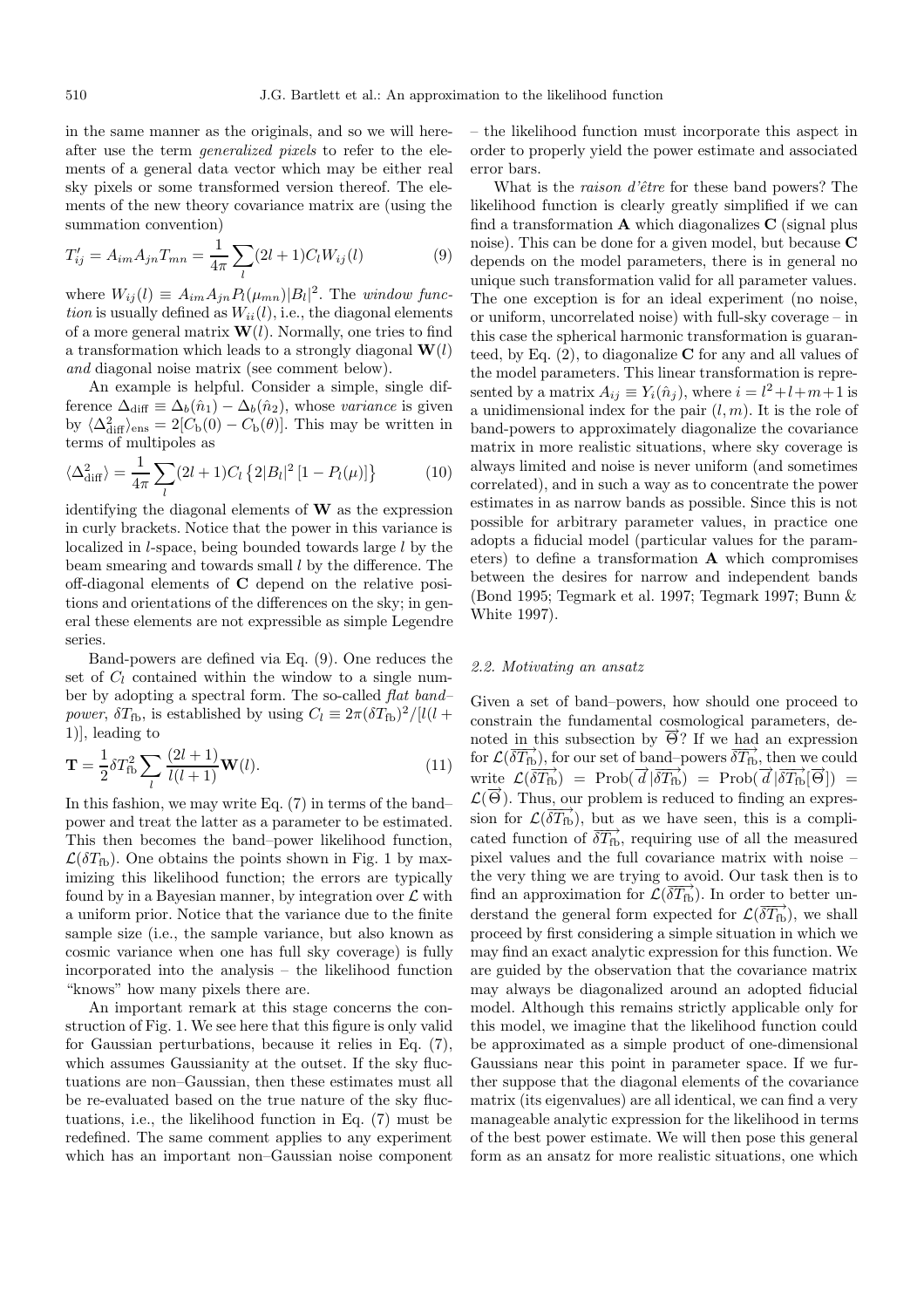we shall test in the following section. We return to these remarks after developing the ansatz.

Consider, then, a situation in which the band temperatures (that is, generalized pixels which are the elements of the general data vector  $\overrightarrow{d}'$  are independent random variables (**C** is diagonal) and that the experimental noise is spatially uncorrelated and uniform:

$$
C_{ij} = (\sigma_M^2 + \sigma_N^2)\delta_{ij} \tag{12}
$$

where  $\sigma_M^2$  is the model-predicted variance and  $\sigma_N^2$  is the constant noise variance. For simplicity, we assume that all diagonal elements of **W** are the same, implying that  $\sigma_M^2$ is a constant, independent of  $i$ . We discuss shortly the nature of such a data vector in actual observational set–ups. This situation is identical to one where  $N_{\text{pix}}$  values are randomly selected from a single parent distribution described by a Gaussian of zero mean and variance  $\sigma_M^2 + \sigma_N^2$ . The band–power we wish to estimate is proportional to the model–predicted variance according to (i.e., Eq. 11)

$$
\sigma_M^2 = \delta T_{\text{fb}}^2 \times \frac{1}{2} \sum_l \frac{(2l+1)}{l(l+1)} W_{ii}(l) \equiv \delta T_{\text{fb}}^2 \mathcal{R}_{\text{band}} \tag{13}
$$

(independent of  $i$ ), and we know that in this situation the maximum likelihood estimator for the model–predicted variance is simply

$$
[\hat{\sigma}_M]^2 = \frac{1}{N_{\text{pix}}} \sum_{i=1}^{N_{\text{pix}}} d_i^2 - \sigma_N^2 \equiv [\delta \hat{T}_{\text{fb}}]^2 \mathcal{R}_{\text{band}}
$$
(14)

as follows from maximizing the likelihood function

$$
\mathcal{L}(\sigma_M) = \frac{1}{[2\pi(\sigma_M^2 + \sigma_N^2)]^{N_{\text{pix}}/2}} e^{-\frac{N_{\text{pix}}(\hat{\sigma}_M^2 + \sigma_N^2)}{2(\sigma_M^2 + \sigma_N^2)}}.
$$

Notice that this is a function of  $\sigma_M$ , which peaks at the best estimate  $\hat{\sigma}_M$ , and whose form is specified by the parameters  $\hat{\sigma}_M$ ,  $\sigma_N$  and  $N_{\text{pix}}$ . To obtain the likelihood function for the band–power, we simply treat this as a function of  $\delta T_{\text{fb}}$ , using Eq. (13), parameterized by  $\delta \hat{T}_{\text{fb}}$ ,  $\sigma_N$ and  $N_{\text{pix}}$ :

$$
\mathcal{L}(\delta T_{\text{fb}}) = \frac{1}{[2\pi(\delta T_{\text{fb}}^2 \mathcal{R}_{\text{band}} + \sigma_N^2)]^{N_{\text{pix}}/2}} \qquad (15)
$$

$$
\times e^{-\frac{N_{\text{pix}}(\delta \hat{T}_{\text{fb}}^2 \mathcal{R}_{\text{band}} + \sigma_N^2)}{2(\delta T_{\text{fb}}^2 \mathcal{R}_{\text{band}} + \sigma_N^2)}}
$$

$$
\equiv G(\delta T_{\rm fb}; \delta \hat T_{\rm fb}, \sigma_N, N_{\rm pix}).
$$

It clearly peaks at  $\delta \hat{T}_{\text{fb}}$ . Thus, in this ideal case, we have a simple band–power likelihood function, with corresponding best estimator,  $\delta \hat{T}_{\text{fb}}$ , given by Eq. (14).

Although not immediately relevant to our present goals, it is all the same instructive to consider the dis*tribution* of  $\delta \hat{T}_{\text{fb}}$ . This is most easily done by noting that the quantity

$$
\chi_{N_{\text{pix}}}^2 \equiv \sum_{i=1}^{N_{\text{pix}}} \frac{d_i^2}{\sigma_M^2 + \sigma_N^2} \tag{16}
$$

is  $\chi^2$ -distributed with  $N_{\text{pix}}$  degrees of freedom. We may express the maximum likelihood estimator for the band– power in terms of this quantity as

$$
\delta\hat{T}_{\text{fb}}^2 = \mathcal{R}_{\text{band}}^{-1} \left[ \frac{(\sigma_M^2 + \sigma_N^2)}{N_{\text{pix}}} \chi_{N_{\text{pix}}}^2 - \sigma_N^2 \right] \tag{17}
$$

From  $\langle \chi^2_{N_{\text{pix}}} \rangle$  =  $N_{\text{pix}}$ , we see immediately that the estimator is unbiased

$$
\langle \delta \hat{T}_{\text{fb}}^2 \rangle_{\text{ens}} = \mathcal{R}_{\text{band}}^{-1} \sigma_M^2 = \delta T_{\text{fb}}^2.
$$

Its variance is

$$
\begin{aligned} \text{Var}(\delta \hat{T}_{\text{fb}}^{2}) \ &= \mathcal{R}_{\text{band}}^{-2} \frac{(\sigma_{M}^{2} + \sigma_{N}^{2})^{2}}{N_{\text{pix}}^{2}} \text{Var}(\chi_{N_{\text{pix}}}^{2}) \\ &= 2\mathcal{R}_{\text{band}}^{-2} (\sigma_{M}^{2} + \sigma_{N}^{2})^{2} / N_{\text{pix}} \end{aligned}
$$

explicitly demonstrating the influence of sample/cosmic variance (related to  $N_{\text{pix}}$ ).

All the above relations are exact for the adopted situation – Eq.  $(15)$  is the *complete* likelihood function for the band–power defined by the generalized pixels satisfying Eq. (12). Such a situation could be practically realized on the sky by observing well separated generalized pixels to the same noise level; for example, a set of double differences scattered about the sky, all with the same signalto-noise. This is rarely the case, however, as scanning strategies must be concentrated within a relatively small area of sky (one makes maps!). This creates important offdiagonal elements in the theory covariance matrix **T**, representing correlations between nearby pixels due to long wavelength perturbation modes. In addition, the noise level is quite often not uniform and sometimes even correlated, adding off-diagonal elements to the noise covariance matrix. Thus, the simple form proposed in Eq. (12) is never achieved in actual observations. Nevertheless, as mentioned, even in this case one could adopt a fiducial theoretical model and find a transformation **A** which diagonalizes the full covariance matrix **C**, thereby regaining one important simplifying property of the above ideal situation. The diagonal elements of the matrix are then its eigenvalues. Because of the correlations in the original matrix, we expect there to be fewer significant eigenvalues than generalized pixels; this will be relevant shortly. One could then work with a reduced matrix consisting of only the significant eigenvalues, an approach reminiscent of the signal-to-noise eigenmodes proposed by Bond (1995), and also known as the Karhunen-Loeve transform (Bunn & White 1997; Tegmark et al. 1997). There remain two technical difficulties: the covariance matrix does not remain diagonal as we move away from the adopted fiducial model by varying  $\delta T_{\text{fb}}$  – only when this band–power corresponds to the fiducial model is the matrix really diagonal. The second complicating factor is that the eigenvalues are not identical, which greatly simplified the previous calculation.

All of this motivates us to examine the possibility that a likelihood function of the form (15) could be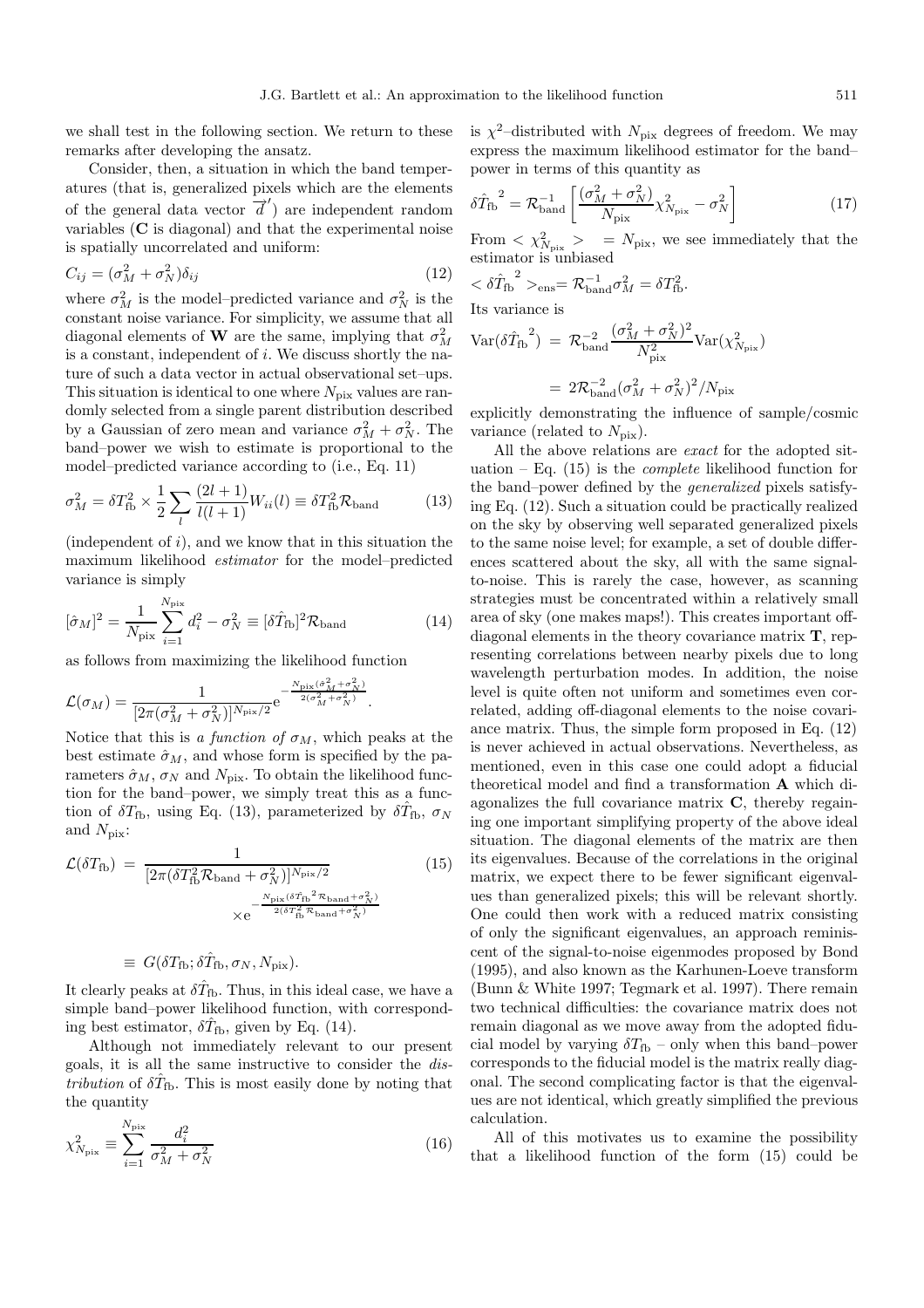applied, with appropriate redefinitions of  $N_{\text{pix}}$  and  $\sigma_N$ . We therefore proceed by renaming these latter  $\nu$  and  $\beta$ , respectively, and treating them as parameters to be adjusted to best fit the full likelihood function. Thus, given an actual band-power estimate,  $\delta T_{\text{fb}}^{(o)}$  (i.e., an experimental result), we propose  $G(\delta T_{\text{fb}}; \delta T_{\text{fb}}^{(o)}, \beta, \nu)$  as an ansatz for the band–power likelihood function, with parameters  $\nu$  and  $\beta$ :

$$
\mathcal{L}(\delta T_{\text{fb}}) \propto X^{\nu/2} e^{-X/2} \tag{18}
$$

$$
X[\delta T_{\rm fb}] \, \equiv \, \frac{([\delta T_{\rm fb}^{(\rm o)}]^2 + \beta^2)}{([\delta T_{\rm fb}]^2 + \beta^2)} \nu \, \cdot \,
$$

We have only two parameters –  $\nu$  and  $\beta$  – to determine in order to apply the ansatz. This can be done if two confidence intervals of the complete likelihood function are known in advance. For example, suppose we were given both the 68%  $(\sigma_{68}^+ \& \sigma_{68}^-)$  and 95%  $(\sigma_{95}^+ \& \sigma_{95}^-)$  confidence intervals; then we could fix the two parameters with the equations

$$
0.68 = \frac{\int_{\delta T_{\text{fb}}^{(\text{o})} - \sigma_{\text{es}}^{+}}^{\delta T_{\text{fb}}^{(\text{o})} + \sigma_{\text{es}}^{+}} d[\delta T_{\text{fb}}] \mathcal{L}(\delta T_{\text{fb}})}{\int_{0}^{\infty} d[\delta T_{\text{fb}}] \mathcal{L}(\delta T_{\text{fb}})} \tag{19}
$$

$$
0.95 = \frac{\int_{\delta T_{\text{fb}}^{(\text{o})} - \sigma_{\text{gs}}^{-}}^{\delta T_{\text{fb}}^{(\text{o})} + \sigma_{\text{gs}}^{+}} d[\delta T_{\text{fb}}] \mathcal{L}(\delta T_{\text{fb}})}{\int_{0}^{\infty} d[\delta T_{\text{fb}}] \mathcal{L}(\delta T_{\text{fb}})}.
$$
 (20)

We shall see in the next section (Figs. 2–7) that this produces excellent approximations. This is the main result of this paper.

Unfortunately, most of the time only the 68% confidence interval is reported along with an experimental result (we hope that in the future authors will in fact supply at least two confidence intervals). Is there any way to proceed in this case? For example, one could try to judiciously choose  $\nu$  and then adjust  $\beta$  with Eq. (19). The most obvious choice for  $\nu$  would be  $\nu = N_{\text{pix}}$ , although from our previous discussion, we expect this to be an upper limit to the number of significant degrees–of–freedom (the significant eigenvalues of **C**), due to correlations between pixels. The comparisons we are about to make in the following section show that a smaller number of effective pixels (i.e., value for  $\nu$ ) is in fact required for a good fit to the true likelihood function. One could try other games, such as setting  $\nu \equiv (scan length)/(beam FWHM)$ for unidimensional scans. This also seems reasonable, and certainly this number is less than or equal to the actual number of pixels in the data set, but we have found that this does not always work satisfactorily. The availability of a second confidence interval permits both parameters,  $\nu$  and  $\beta$ , to be unambiguously determined and in such a way as to provide the best possible approximation with the proposed ansatz.

Bond et al. (2000) have recently examined the nature of the likelihood function and discussed two possible approximations. The form of the ansatz just presented is in fact identical to one of their proposed approximations, parameterized by  $x$  and  $G$ . These parameters are simply related to our  $\nu$  and  $\beta$  as follows:  $x = \beta^2$  and  $G = \nu$ .

Notice that the above development and motivation for the ansatz essentially follow for a single band-power. A set of uncorrelated power estimates is then easily treated by simple multiplication. However, the approximation as proposed does not simultaneously account for several correlated band-powers, and it's accuracy is therefore limited by the extent to which such inter-band correlations are important in a given data set. As a further remark along these lines, we have noted that flat-band estimates of any kind, be it from a complete likelihood analysis or not, do not always contain all relevant experimental information, (Douspis et al. 2000); any method based on their use is then fundamentally limited by nature of the lost information.

The only way to test the ansatz is, of course, by direct comparison to the full likelihood function calculated for a number of experiments. If it appears to work for a few such cases, then we may hope that it's general application is justified. We now turn to this issue.

## **3. Testing the approximation**

In order to quantitatively test the proposed ansatz, we have calculated the complete likelihood function for several experiments. Our aim will be to compare the true likelihoods to the approximation. Figures 2-5 summarize our comparisons with the Saskatoon and MAX data sets. In all cases, the complete likelihood functions have been calculated as outlined in Sect. 2 above.

The first comparison will be made to the Saskatoon Q-band 1995 4-point and 10-point differences (experimental information can be found in Netterfield et al. 1997; all relevant information concerning the experiment can be found on the group's web page<sup>8</sup>; for useful and detailed information on a number of experiments, see Caltech's web page<sup>9</sup>). This particular choice of window functions was arbitrary. The approximation, applied using the constraints (19) and (20), is shown in Figs. 2 and 3 as the dashed (red) curve. We see that it provides a good representation of the complete likelihood functions, traced by the solid (black) curves in each figure; in fact, the fit is truly spectacular for the 10-point difference. Taking as a benchmark the ruleof-thumb that 1, 2 and 3  $\sigma$  confidence intervals may be estimated by  $2\Delta \ln \mathcal{L} = 1$ , 4 and 9, respectively, we see that the approximation reproduces almost perfectly all of these, and more.

<sup>9</sup> http://crunch.ipac.caltech.edu:8080/imbarc/

<sup>8</sup> http://pupgg.princeton.edu/∼cmb/skintro/ sask intro.html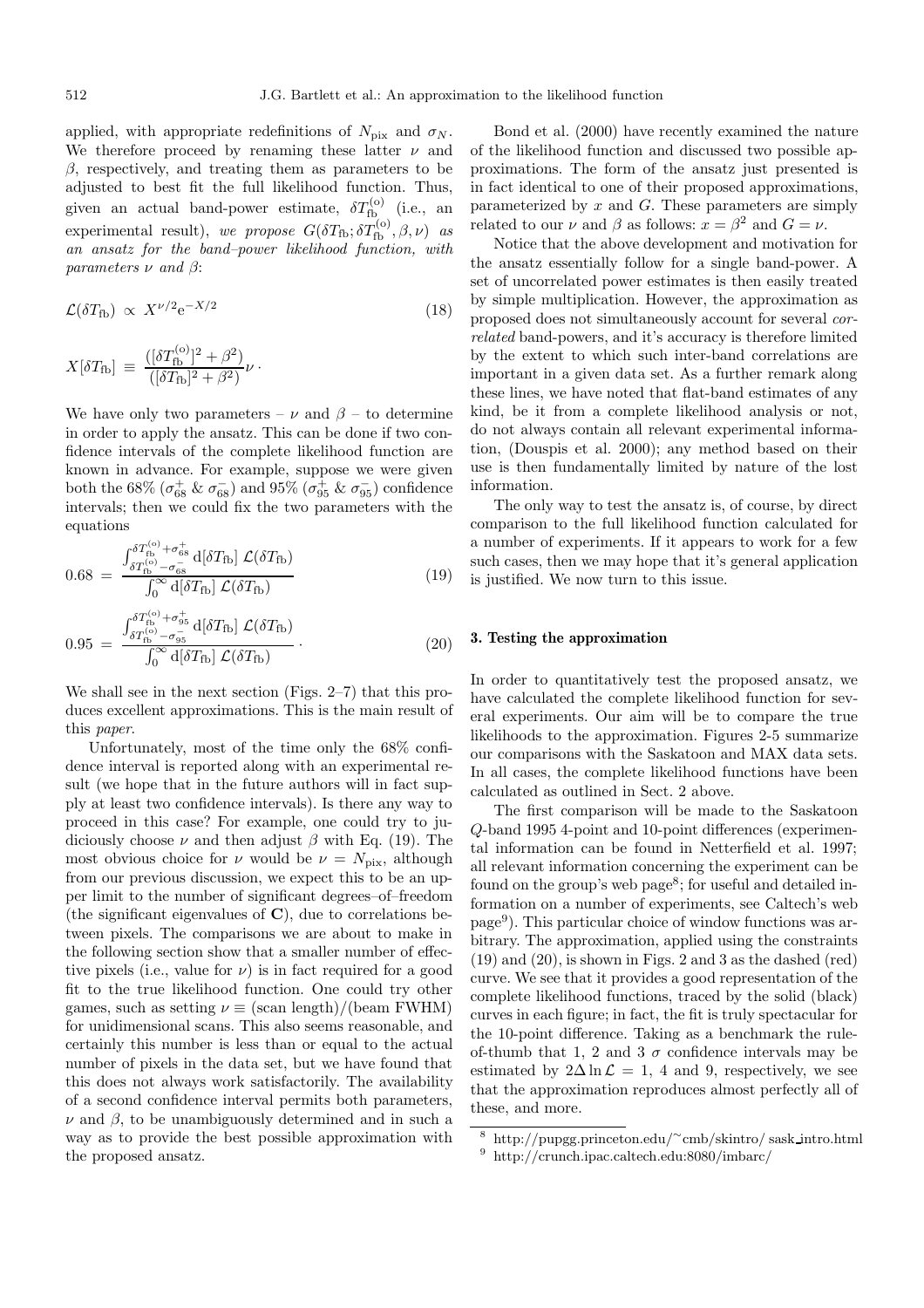

**Fig. 2.** Comparison to the Saskatoon Q-band 1995 4-point difference. The value of the likelihood is plotted as a function of the band–power,  $\delta T_{\text{fb}}$ , in both linear (left) and logrithmic (right) scales. The solid (black) curve in each case gives the true likelihood function, while the dashed (red) curve corresponds to the proposed approximation based on two confidence intervals. The dot-dashed (blue) curve is the ansatz with  $\nu = N_{\text{pix}} = 24$  and  $\beta$  adjusted to the 68% confidence interval (see text). A "2-winged Gaussian" with different positive-going and negative-going errors is shown as the three-dotted-dashed (green) curve. All curves have been normalized to unity at their peaks

Consider now setting  $\nu = N_{\text{pix}} = 24$  and 48, for the 4-point and 10-point differences, respectively, and then adjusting  $\beta$  to the 68% confidence interval. In so doing, we obtain the dot–dashed (blue) curves, which in fact are not too bad in both cases. These values of  $N_{\text{pix}}$  should be compared to the values of  $\nu = 16$  and 41 found previously by adjusting to two confidence intervals. Thus, we see that the effective number of degrees-of-freedom describing these Saskatoon likelihood functions is indeed  $\nu \leq N_{\text{pix}}$ , as we expected from the above discussion.

Finally, the 3-dot-dashed (green) curves show "2 winged" Gaussians with separate positive- and negativegoing variances, sometimes employed in traditional  $\chi^2$ -analyses. This is also a fare representation of the two likelihood functions, although the proposed ansatz does perform slightly better. We will return to this point, but we should not be too surprised that the Gaussian works reasonably well when, as here,  $\nu$  becomes large (all the same, notice that the curves are not symmetric and that a single Gaussian, with a single  $\sigma$ , would not fare particularly well).

Comparison to the MAX experiment is shown in Fig. 4 for the region ID (experimental details can be found in Tanaka et al. 1996); we have combined all three frequency channels to construct the complete likelihood function. The scan strategy consisted in taking  $N_{\text{pix}} = 21 \text{ sin}$ gle differences aligned along a unidimensional scan. Once again, the approximation, applied using Eqs. (19, 20), supplies an excellent representation of the likelihood function, down to values well below " $3\sigma$ " (0.01 of the peak). The effective number of degrees-of-freedom is  $\nu = 8.5$ , demonstrating again that  $\nu \leq N_{\text{pix}}$ . Here, the difference is rather large, due to the significant overlap between adjacent pixels along the scan, and we see that the ansatz with  $\nu = N_{\text{pix}}$  does not produce a good approximation.

Could there a way to proceed if only one confidence interval is given? This would require a choice for one of the parameters, say  $\nu$ , based on some knowledge of the scan strategy. We have just seen that for MAX  $\nu = N_{\text{pix}}$  leads to a bad representation of the likelihood function. One might be tempted to try instead  $\nu = (scan)$  $\text{length}/(\text{beam FWHM}) = 8.8$ , which is in fact very close to the best value of  $\nu$  found from adjusting to two confidence intervals. Although this is successful in this case, it is nevertheless guess–work, the problem being that it is really not clear if there is a unique rule for judiciously choosing  $\nu$ . For Saskatoon,  $\nu = N_{\text{pix}}$  worked reasonably well, while here it does not, something much less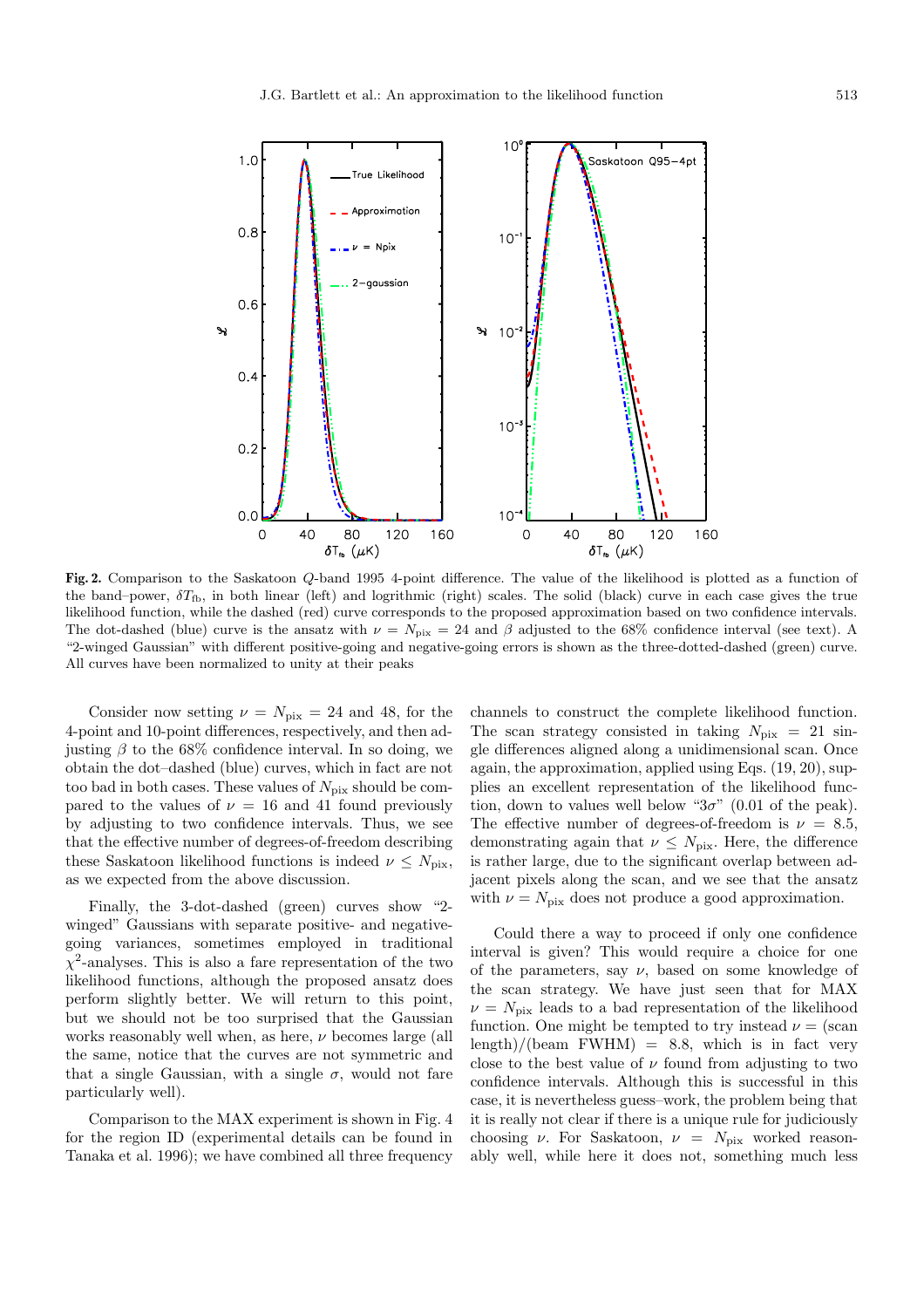

Fig. 3. Comparison to the Saskatoon Q-band 1995 10-point difference. The line-styles are the same as in the previous figure; here  $N_{\text{pix}} = 48$  for the dot–dashed (blue) line



**Fig. 4.** Comparison to the MAX ID likelihood function. This is the combined likelihood for the 3 frequency channels, 3.5, 6 and 9 cm<sup>-1</sup>. Linestyles are the same as in the previous two figures, and here  $N_{\text{pix}} = 21$  applies to the dot-dashed (blue) line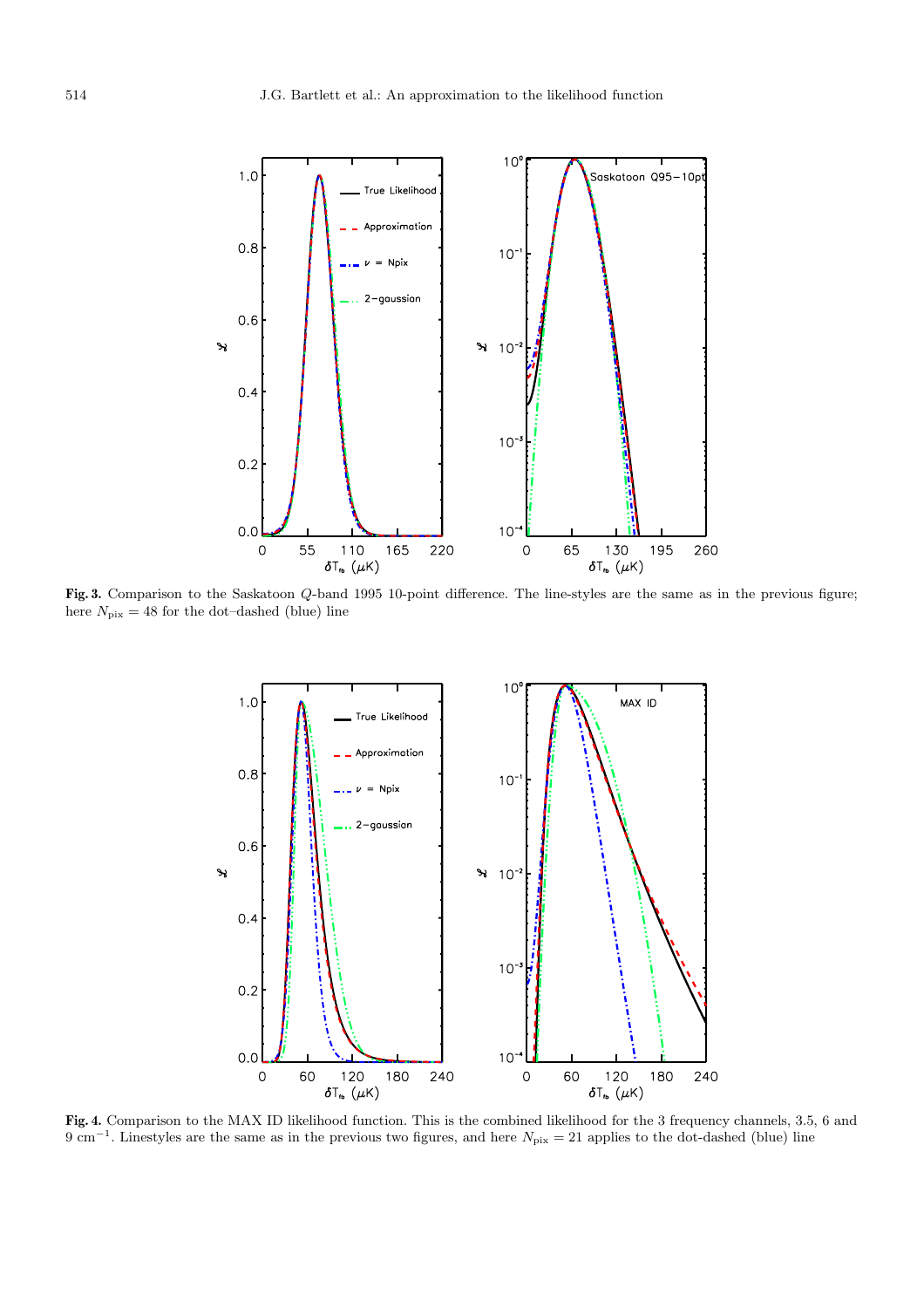

**Fig. 5.** Comparison to a Saskatoon bin consisting of the 10-, 11- and 12-point differences (bands) from the K-band 1994, Q-band 1994 and Q-band 1995 CAP data. As previously, the solid black line shows the true likelihood function, while the dashed (red) curve displays the approximation based on two confidence intervals. This figure demonstrates that the approximation works well even when several individual bands are combined to form a band-power likelihood

being required because of the significant redundancy in the scan. We have found that it is difficult to justify a priori a general rule for choosing  $\nu$  when lacking two confidence intervals. The most sure way of finding the effective number of degrees-of-freedom to be used in the ansatz remains the use of two confidence intervals, via Eqs. (19, 20).

A noteworthy aspect of this MAX likelihood function is its asymmetry, i.e., it is manifestly non-Gaussian. Even a "2-winged" Gaussian is clearly a very bad representation. As the number of statistically independent elements entering the power estimation increases, we should expect the likelihood function to approach a Gaussian distribution. The question is, what is meant by statistically independent elements? It is obviously not something like  $2l + 1$ , for MAX covers multipoles near 100; rather, as we have argued above, it is really the parameter  $\nu$  which measures this, what we have been calling the effective number of degrees-of-freedom. The fact that  $\nu \leq N_{\text{pix}}$ tells us that the number of generalized pixels is an upper limit to this number degrees-of-freedom determining the non–Gaussian nature of the likelihood function. We make the connection to the familiar  $2l + 1$ -rule only when we have full–sky coverage and bands consisting of single multipoles; then, the number of generalized pixels defining each (single multipole) band corresponds to  $2l + 1$ . In the

general case, it is more useful and correct to reason with the number of pixels (really,  $\nu$ ). We may also conclude from this that although experiments with relatively large sky coverage should provide Gaussian likelihood functions on scales much smaller than the survey area, band-power estimates on scales approaching the survey area will always be non-Gaussian. The proposed ansatz represents a substantial improvement over either a single or "2-winged" Gaussian in such cases.

These comparisons focus on simple cases where the power over a single band defined by the observing strategy is to be estimated, although in the MAX case the analysis did include three frequency channels simultaneously. A more subtle test of the approximation is its extension to a power estimate over several bands defined by different window functions. Such is the situation presented by the five standard Saskatoon power bins. Each bin comprises several bands, of the type considered above, and the bin power is estimated using the joint likelihood of the contributing bands, including all band–band correlations. One could worry that the information carried by several bands might not be adequately incorporated by the two parameters of the ansatz.

In Fig. 5 we compare the approximation to the likelihood function of a combination of 10-, 11- and 12-point differences. Included are the K-band 1994 and Q-band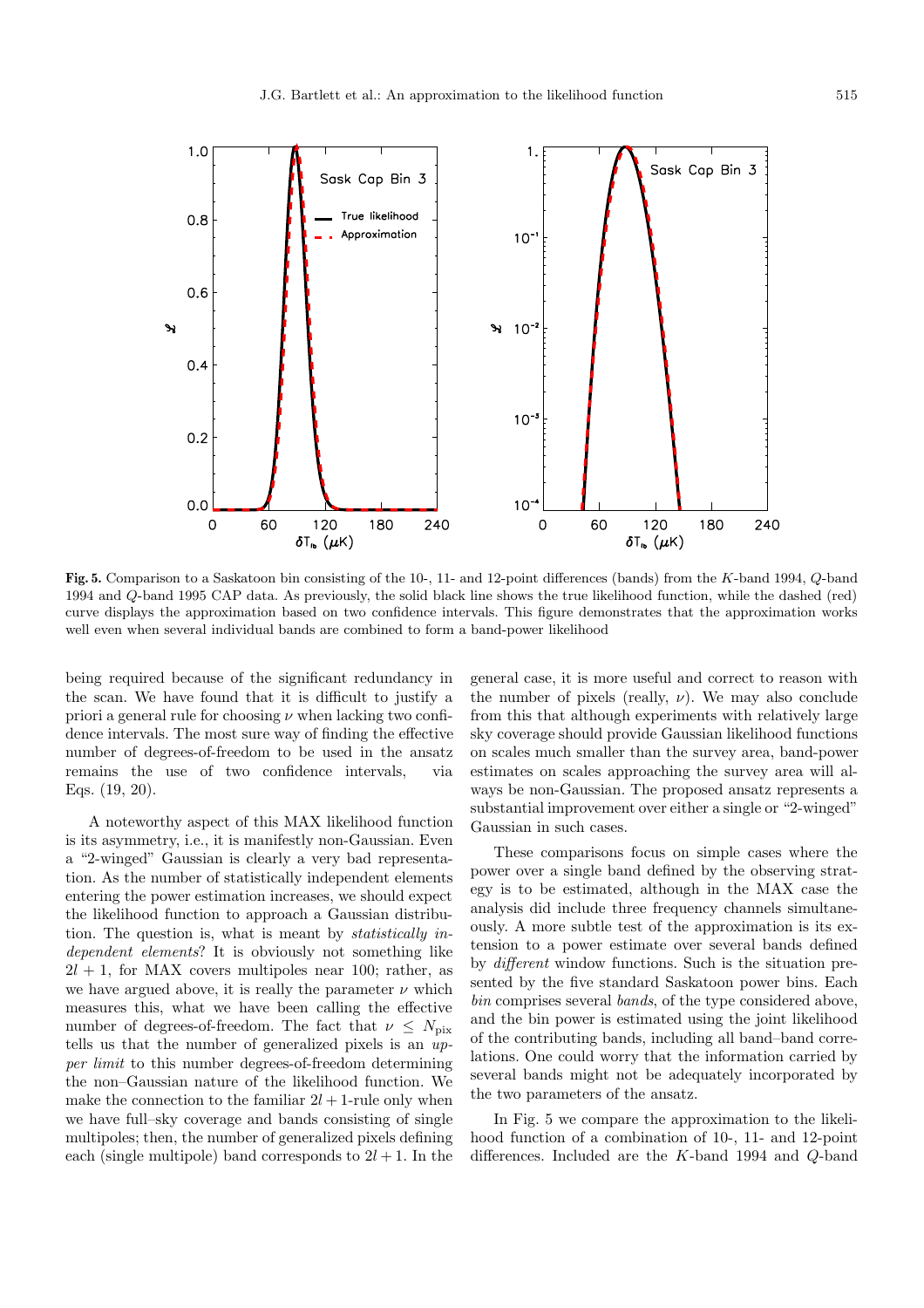1994 and 1995 CAP data. The true likelihood function for this bin is calculated from the complete covariance matrix accounting for all correlations, and the approximation was fit using two confidence intervals. Even in this more complicated situation we see that the ansatz continues to work quite well, once the appropriate best power estimate and errors for the complete bin are used to find  $\nu$  and  $\beta$ .

It is on the basis of such comparisons that we believe the proposed ansatz and method of application produces acceptable likelihood functions. Besides the comparisons shown here, we have also tested the approximation against 11 other complete likelihood functions, all kindly provided by K. Ganga; these comparisons may be viewed on our web page<sup>10</sup>. The approximation works well in all cases. We emphasize again that the particular value of the proposed ansatz resides in its simplicity – we obtain very good approximations with little effort.

## **4. Conclusion**

Study of CMB temperature fluctuations have over the short interval of time since their discovery become the cosmological tool with the greatest potential for determining the values of the fundamental cosmological constants. The present data set is already capable of eliminating some regions of parameter space, and this is only a fore-taste of what is to come. Experimental results are often quoted as band-power estimates, and for Gaussian sky fluctuations, these represent a complete description of an observation. Because there are far fewer band–powers than pixel values for any given experiment, the reduction to band-powers has been called "radical compression" (Bond et al. 2000); and as the number of pixels explodes with the next instrument generations, this kind of compression will become increasingly important in any systematic analysis of parameter constraints.

For these reasons, it is extremely useful to develop statistical methods which take as their input power estimates. Since most standard methods use as a starting point the likelihood function, one would like to have a simple expression for this quantity given a power estimate – one that does not require manipulation of the entire observational pixel set. One difficulty is that even for Gaussian sky fluctuations, the band-power likelihood function is not Gaussian, most fundamentally because the power represents an estimate of the variance of the pixel values. For any fiducial model, the data covariance matrix can be diagonalized and the likelihood function near this point in parameter space expressed as a product of individual Gaussians in the data elements (this is strictly speaking only possible for the model in question). This consideration lead us to examine the ideal situation where the eigenvalues of **C** were all identical, for which we can analytically find the exact form of the likelihood function

in terms of the best power estimate. Using this as motivation, we have proposed the same functional form for band–power likelihood functions, Eq. (18), as an ansatz in more general cases. It contains two free parameters,  $\nu$ and  $\beta$ , which may be uniquely determined if two confidence intervals of the full likelihood function (the thing one is trying to fit) are known; for example, the 68% and 95% confidence intervals (Eqs. 19, 20). We have seen that the resulting approximate distributions match remarkably well the complete likelihood functions for a number of experiments – those discussed here as well as 11 others (calculated by K. Ganga and B. Ratra). All of these comparisons may be viewed at our web site $^{11}$ , where we also plan to provide and continually up-date the appropriate parameter values  $\nu$  and  $\beta$  for each published experiment.

Although at least one confidence interval is normally given in the literature (usually at 68%), a second confidence interval is rarely quoted. To aid the kind of approach proposed here, we would ask that in the future experimental band-power estimates be given with at least two likelihood-based confidence intervals (additional intervals, such as 99.8%, would allow one to fit other functional forms with 3 free parameters). This remains the surest way of finding the effective number of degrees-offreedom of the likelihood,  $\nu$ . An otherwise a priori choice for this number appears difficult, among other things because it depends on the nature of the scan strategy. We have noted in this light that  $\nu \leq N_{\text{pix}}$ , precisely because of correlations between pixels, which depend on the scan geometry.

One important aspect of the approximate nature of the proposed method is its inability to account for correlations between several band-powers. When analyzing a set of band-powers, one is obliged to simply multiply together their respective approximate likelihood functions. The accuracy of the approximation is thus limited by the extent to which inter-band correlations are important. Although one's desire is to give experimental results as independent power estimates, this is not always possible. Furthermore, and as discussed in Douspis et al. (2000), the very use of flat-band powers may lead to a loss of relevant experimental information otherwise contained in the original pixel data. The accuracy of any method based on their use is thus additionally limited by the importance of this lost information. These limitations define in practice the approximate nature of the proposed method.

Another important point to make is that the approximation is extremely easy to use, as easy as the (inappropriate)  $\chi^2$  method; and for experiments with a small number of significant degrees-of-freedom, it represents a substantial improvement over the latter. This is the case, for example, with the MAX ID likelihood function, and it will always be the case when estimating power on the largest scales of a survey. When the effective number of

<sup>10</sup> http://webast.ast.obs-mip.fr/cosmo/CMB/

<sup>11</sup> http://webast.ast.obs-mip.fr/cosmo/CMB/